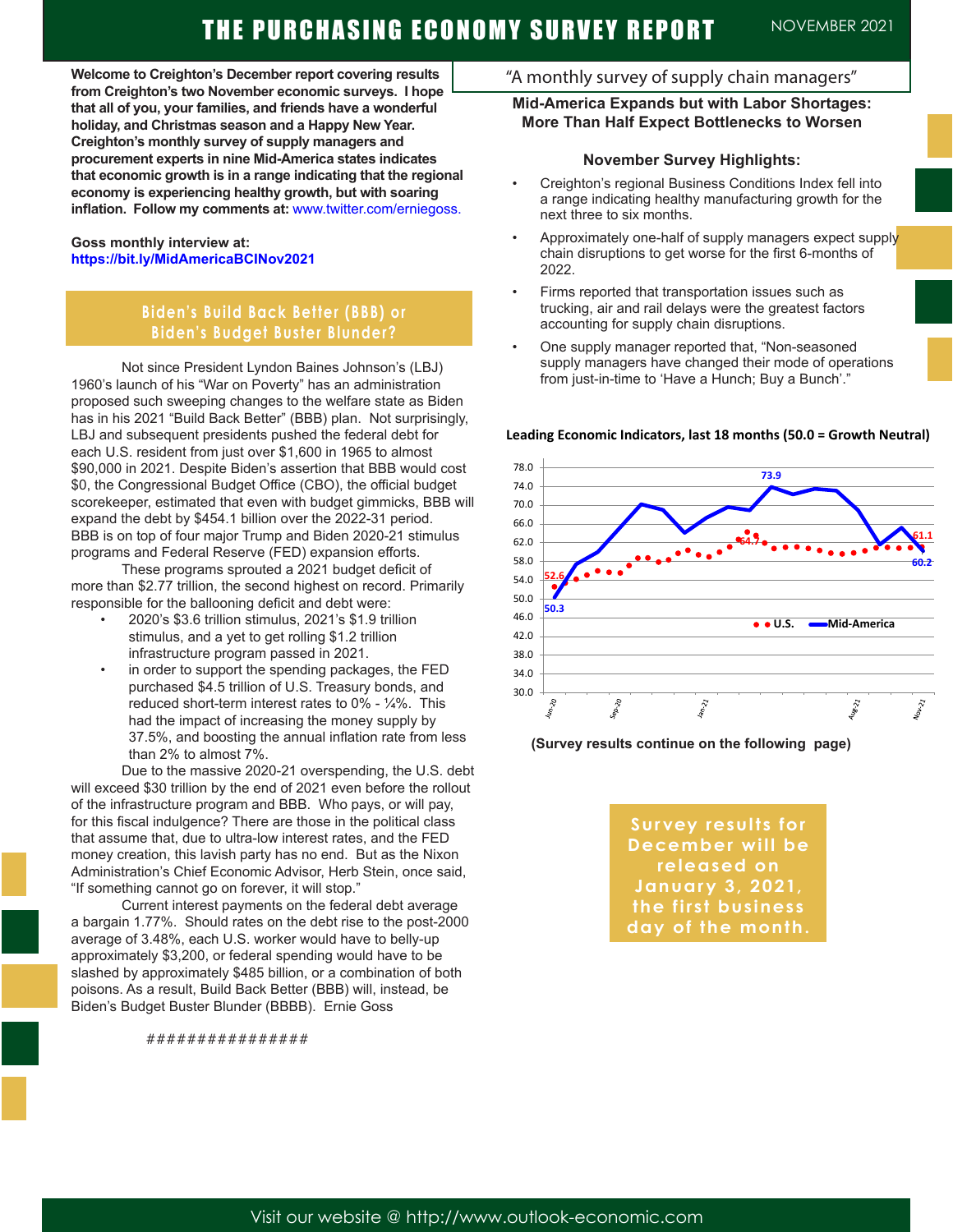Since declining to a record low in April of last year, the Creighton University Mid-America Business Conditions Index, a leading economic indicator for the nine-state region stretching from Minnesota to Arkansas, has remained above growth neutral for 18 of the last 19 months.

**Overall Index:** The Business Conditions Index, which uses the identical methodology as the national ISM, ranges between 0 and 100, fell to a healthy 60.2 from October's even stronger 65.2.

Creighton's monthly survey results indicate the region is adding manufacturing activity at a positive pace, and that regional growth will remain solid. In terms of supply chain disruptions and bottlenecks, approximately one-half of supply managers expect delays to worsen with only one in four anticipating improvements.

Firms reported that transportation bottlenecks in trucking and rail were the prime factors accounting for supply chain disruptions.

Supply managers named shortages of workers as the second most important factor producing supply disruptions, bottlenecks and delays.

**Employment:** The regional employment index remained significantly above growth neutral for November, but dropped to 61.1 from 66.1 in October.

Despite healthy growth over the past year, compared to its prepandemic level, U.S. Bureau of Labor Statistics manufacturing employment data indicate that the region has lost 20,000 jobs, or 1.4%.

Other November comments from supply mangers were:

-"Inventory is very low and orders are very high. Workforce is very hard to find. Where did all the people go?"

-"Supply management is over buying. It is similar to last year's consumer toilet paper shortage."

-"In the current shortage mentality, commercial entities are: over forecasting, over buying, trying to over inventory. Seasoned supply management has seen this scenario play out before." -"There will be a strong market correction. There is no good reason why we have a backlog of ships waiting to off load on the west coast."

-"The sooner we can get the current administration, congress, and their reckless policies stopped and reversed the better off we will all be!"

-"All (supply chain) delays point to federal government (failures)."

**Wholesale Prices:** The wholesale inflation gauge for the month declined to an elevated 92.9 from October's 96.5. Creighton's monthly survey is tracking the highest and most consistent inflationary pressures in more than a quarter of a century of conducting the survey.

According to the U.S. Bureau of Labor Statistics, commodity prices are up approximately 22.6% over the last 12 months with fuels expanding by 57.5%, farm products advancing by 18.5%, and metal products soaring by 45.5%.

**Confidence:** Looking ahead six months, economic optimism, as captured by the November Business Confidence Index climbed to a weak 46.2 from October's 37.0 which was its lowest level since the onset of COVID-19 in Quarter 1, 2020.

**Inventories:** The regional inventory index, reflecting levels of raw materials and supplies, sank to 52.0 from 64.4 in October. According to one supply manager, "Non-seasoned supply managers have changed their mode of operations from "just-intime" to "Have a Hunch; Buy a Bunch."

## "A monthly survey of supply chain managers"

**Trade:** Despite supply chain bottlenecks, regional export numbers were positive for the month. The new export orders index advanced to 56.7 from October's 53.3, while port delays sank the import reading sank to 50.1 from 57.9 in October.

Other survey components of the November Business Conditions Index were: new orders rose to 57.4 from 50.0 in October; the production or sales index plummeted to 53.7 from 70.4 in October; and the index reading for the speed of deliveries of raw materials and supplies climbed to 76.8 from October's 75.0. A higher reading indicates more supply chain disruptions and delays.

The Creighton Economic Forecasting Group has conducted the monthly survey of supply managers in nine states since 1994 to produce leading economic indicators of the Mid-America economy. States included in the survey are Arkansas, Iowa, Kansas, Minnesota, Missouri, Nebraska, North Dakota, Oklahoma and South Dakota.

The forecasting group's overall index, referred to as the Business Conditions Index, ranges between 0 and 100. An index greater than 50 indicates an expansionary economy over the course of the next three to six months.

The Business Conditions Index is a mathematical average of indices for new orders, production or sales, employment, inventories and delivery lead time. This is the same methodology, used since 1931 by the Institute for Supply Management (ISM), formerly the National Association of Purchasing Management. The Mid-America report is produced independently of the national ISM.

## **MID-AMERICA STATES**

#### **ARKANSAS**

The November Business Conditions Index for Arkansas declined to 54.6 from 59.0 in October. Components from the November survey of supply managers were: new orders at 56.4, production or sales at 51.3, delivery lead time at 73.5, inventories at 38.6, and employment at 53.1. According to U.S. Bureau of Labor Statistics, Arkansas's seasonally adjusted manufacturing employment was down by almost 1,000 jobs, or 0.6%, compared to its pre-pandemic level. Job gains for the state's durable goods producers were more than offset by losses for the state's non-durable goods manufacturers.

#### **IOWA**

Iowa's Business Conditions Index for November declined to 59.4 from 67.8 in October. Components of the overall November index were: new orders at 57.1, production, or sales, at 49.9, delivery lead time at 79.5, employment at 63.3, and inventories at 72.3. According to U.S. Bureau of Labor Statistics, Iowa's seasonally adjusted manufacturing employment was down by fewer than 500 jobs, or 0.2%, compared to its pre-pandemic level. Job gains for the state's non-durable goods producers, including food processors, were more than offset by losses for the state's durable goods manufacturers such as metal producers.

#### **KANSAS**

Kansas Business Conditions Index for November fell to 61.2 from 66.5 in October. Components of the leading economic indicator from the monthly survey of supply managers were: new orders at 57.4, production or sales at 54.1, delivery lead time at 79.5, employment at 60.7, and inventories at 54.2. According to U.S. Bureau of Labor Statistics, Kansas's seasonally adjusted manufacturing employment was down by 7,000 jobs, or 4.1%, compared to its pre-pandemic level. Job gains for the state's non-durable goods producers, including food processors, were more than offset by losses for the state's durable goods manufacturers such as transportation equipment producers.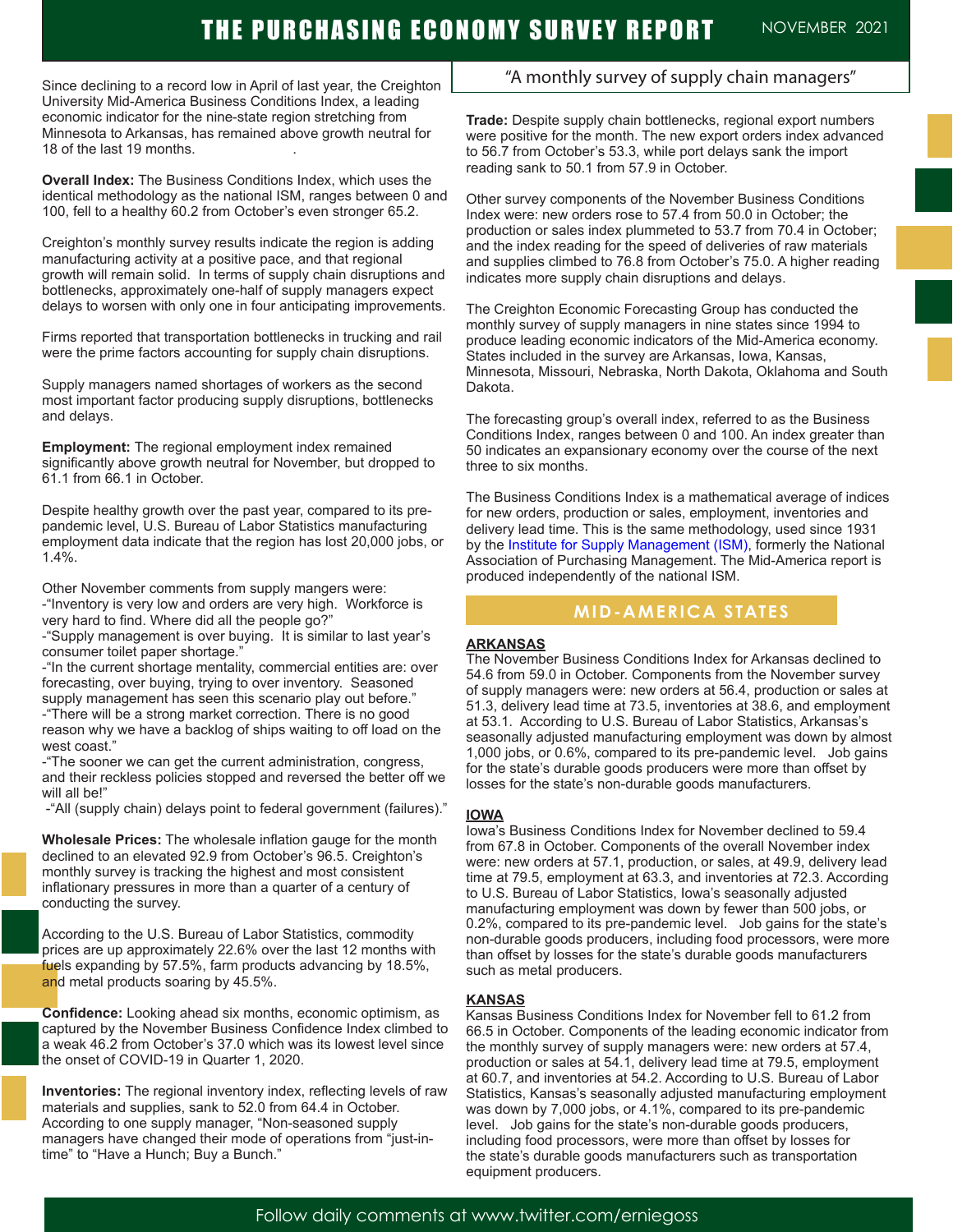#### **MINNESOTA**

The November Business Conditions Index for Minnesota decreased to 65.1 from October's regional high of 70.4. Components of the overall November index were: new orders at 58.0, production or sales at 55.8, delivery lead time at 83.1, inventories at 63.4, and employment at 65.2. According to U.S. Bureau of Labor Statistics, Minnesota's seasonally adjusted manufacturing employment was down by 4,500 jobs, or 1.4%, compared to its pre-pandemic level. Solid job gains for the state's nondurable goods producers, including food processors, were more than offset by losses for the state's durable goods manufacturers such as computer and electronic producers.

#### **MISSOURI**

The November Business Conditions Index for Missouri rose to 66.3 from 64.4 in October. Components of the overall index from the survey of supply managers for November were: new orders at 66.8, production or sales at 54.1, delivery lead time at 84.8, inventories at 62.4, and employment at 63.4. According to U.S. Bureau of Labor Statistics, Missouri's seasonally adjusted manufacturing employment was down by fewer than 600 jobs, or 0.2%, compared to its pre-pandemic level. Job gains for the state's durable goods producers, including computer and electronic producers, were more than offset by losses for the state's non-durable goods manufacturers such as food processors.

#### **NEBRASKA**

Nebraska's overall index for November dipped to 67.0 from 67.5 in October. Components of the index from the monthly survey of supply managers for November were: new orders at 58.0, production or sales at 55.9, delivery lead time at 83.3, inventories at 63.9, and employment at 74.0. According to U.S. Bureau of Labor Statistics, Nebraska's seasonally adjusted manufacturing employment was down by 1,400 jobs, or 1.4%, compared to its pre-pandemic level. Job gains for the state's non-durable goods producers, including food processors, were more than offset by losses for the state's durable goods manufacturers such as computer and electronic parts producers.

#### **NORTH DAKOTA**

The November Business Conditions Index for North Dakota slumped below growth neutral to a regional low 49.6 from October's 52.4, also a regional low. Components of the overall index for November were: new orders at 55.6, production or sales at 49.2, delivery lead time at 68.9, employment at 47.4, and inventories at 26.8. According to U.S. Bureau of Labor Statistics, North Dakota's seasonally adjusted manufacturing employment was down by 700 jobs, or 2.6%, compared to its prepandemic level. Job gains for the state's non-durable goods producers, including food processors, were more than offset by losses for the state's durable goods manufacturers.

#### **OKLAHOMA**

Oklahoma's Business Conditions Index expanded above growth neutral in November. The overall index slipped to 62.4 from 63.0 in October. Components of the overall November index were: new orders at 58.0, production or sales at 55.7, delivery lead time at 58.8, inventories at 62.9, and employment at 76.9. According to U.S. Bureau of Labor Statistics, Oklahoma's seasonally adjusted manufacturing employment was down by 9,400 jobs, or 6.8%, compared to its pre-pandemic level. Job gains for the state's nondurable goods producers, including food processors, were more than offset by losses for the state's durable goods manufacturers including metal manufacturers.

#### **SOUTH DAKOTA**

The November Business Conditions Index for South Dakota fell to 55.0 from 62.9 in October. Components of the overall index from the November survey of supply managers in the state were: new orders at 56.4, production or sales at 51.3, delivery lead time at 55.3, inventories at 38.6, and employment at 73.4. According to U.S. Bureau of Labor Statistics, South Dakota seasonally adjusted manufacturing employment was down by only 100 jobs, or 0.2%, compared to its pre-pandemic level. Job gains for the state's non-durable goods producers were offset by slight losses for the state's non-durable goods manufacturers such as food processors.

## "A monthly survey of supply chain managers"

# **THE BULLISH NEWS**

- The nation's November unemployment rate fell to its lowest level since beginning of pandemic to 4.2% from 4.6% in October.
- November's purchasing management indices (PMI) for both ISM's national survey and Creighton's Mid-America were in a range indicating very healthy manufacturing growth.
- The U.S. trade deficit in October shrinks 18% due to surging exports.
- The Case-Shiller national home price index cooled to a still strong growth of 19.5% for the 12 months ending in September.

## **THE BEARISH NEWS**

- The U.S. economy added 210,000 jobs in November, less than half of expectations.
- Surging food costs, energy, and rent pushed the U.S. inflation rate, as measured by the November CPI, to 6.8%, its highest year-over-year growth in 39 years. The wholesale inflation gauge soared by 9.6%, its highest on record, during this same period of time.

#### **THE OUTLOOK**

National Association of Business Economics (NABE, Dec. 2021): "NABE Outlook survey panelists have ramped up their expectations for inflation significantly since September," said NABE Vice President Julia Coronado, founder and president, MacroPolicy Perspectives LLC. "The core consumer price index, which excludes food and energy costs, is now expected to rise 6.0% from the fourth quarter of 2020 to the fourth quarter of 2021, compared to the September forecast of a 5.1% increase over the same period. Nearly three-fourths of respondents—71%—anticipate that the Federal Reserve's preferred gauge of inflation, the change in the core PCE price index, will not cool down to or below the Fed's target of 2% year-over-year until the second half of 2023 or later." "Nearly six out of ten panelists anticipate the U.S. economy will reach full employment within a year," added Survey Chair Yelena Shulyatyeva, senior U.S. Economist, Bloomberg. "Twothirds of the panel expect wage increases will keep inflation elevated over the next three years." For a second consecutive survey, NABE panelists have downgraded their forecasts for economic growth in 2021. The median forecast for the change in inflation-adjusted gross domestic product (real GDP) from the fourth quarter (Q4) 2020 to Q4 2021 is 4.9%. This forecast is down from the 5.6% year-over-year (y/y) rate forecasted in the September 2021 survey, and the 6.7% in the May survey. The median real GDP growth estimate for 2022 is 3.6% y/y, up slightly from the estimate in the September survey." https:// https://www.nabe.com/NABE/Surveys/Outlook\_Surveys/ december-2021-Outlook-Survey-Summary.aspx

**Goss (December 2021): \*\*** I expect the inflation rate to cool a bit (5%) in the first quarter of 2022. **\*\***Since the presidential elections, the yield on U.S. long-term Treasury bonds has expanded from 0.83% to 1.50%. I expect that yield to climb by another  $\frac{1}{4}$  % (25 basis points) by the end of 2021. Mortgage rates, which have expanded only marginally will rise by another 25 basis points by the end of Q1, 2022. **\*\***Annualized and seasonally adjusted Q1 2022 GDP growth will range between 1% to 2%.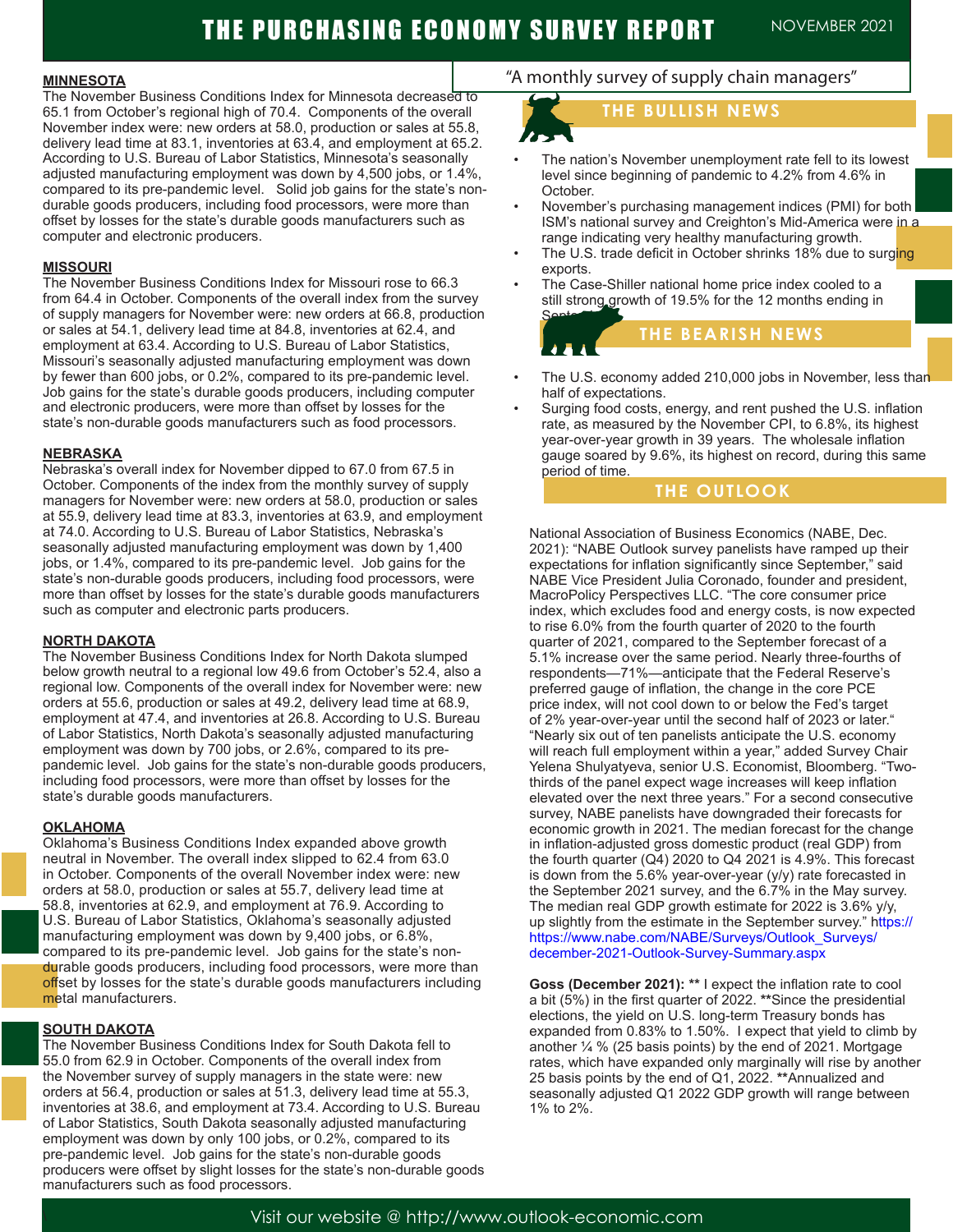### **KEEP AN EYE ON**

- **• U.S. Inflation Report.** On Jan. 12, the U.S. Bureau of Labor Statistics releases it consumer price index (CPI) for December. We will likely see a slight slowing in the rate of growth. Very good for Fed. Chair Jerome Powell.
- **• U.S. Jobs Report**. On Jan. 7, the U.S. Bureau of Labor Statistics releases its job numbers for December. A weak reading may be in the forthcoming as some workers quit due to vaccination mandates.
- **• Yield on 10-Year U.S. Treasury Bond.** Available continuously at https://finance.yahoo.com/ Current yield of 1.45% indicates a lot of fear and risk in the economy. A significant increase would be a positive indicator (e.g. above 1.8%).

## **GOSS EGGS (for recent dumb economic moves)**

In a sop to unions and a spur to inflation, Biden's "Build Back Better Plan" passed by Congress last month incudes \$555 billion in credits and grants to greenenergy projects. To qualify, firms must pay employees the "prevailing wage." The prevailing wage is set by the Labor Department and can be as much as 70% above national averages. Score: 4 Goss Eggs.



**-1.40%.** Between October 2020 and 2021, U.S. nonfarm hourly wages climbed by a healthy 4.8%, but 1.4% below the 6.2% expansion in consumer prices during the same period of time.

In a sop to unions and a spur to inflation, Biden's "Build Back Better Plan" passed by Congress last month incudes \$555 billion in credits and grants to green-energy projects. To qualify, firms must pay employees the "prevailing wage." The prevailing wage is set by the Labor Department and can be as much as 70% above national averages

# .**Four of five Goss Eggs**

## "A monthly survey of supply chain managers"

## **SUPPLY MANAGERS READING ROOM**

"Goodbye, supply chain crisis of 2021. Hello, supply chain crisis of 2022." Jacob Atkins. "The supply chain bottlenecks that have become a fixture of global trade will persist well into next year, according to industry forecasts, but are likely to ease by the start of 2023. A sudden plunge in goods demand at the beginning of the coronavirus pandemic last year, followed by an equally sharp revival, helped set off massive disruptions in trade. The crisis has been worsened by the intermittent shuttering of production facilities and ports as governments around the world seek to curb spikes in Covid-19 cases. The disruptions aren't expected to ease until the second half of 2022 and will be fueled globally by renewed coronavirus outbreaks, China's strict virus containment policies and the Chinese New Year on February 1, according to a report from insurers Euler Hermes and Allianz. Read rest of essay at: **https://tinyurl. com/2m7t6srk**

## **SUPPLY MANAGER CAREERS**

Procurement Manager. Green Plains Inc. Omaha, NE. As the Procurement Manager, you will be responsible for overseeing the daily operations of Engineering, Procurement, Construction (EPC) procurement, supplier selection, and supplier management functions. This includes, but is not limited to: supporting business operations by identifying viable supplier alternatives, ensuring proper financial controls are in place around spending, ensuring tactical procure-to-pay transactions (POs, credit card purchases, invoice processing, etc.), and continually improving supplier performance. You'll be focused on establishing collaborative relationships with operational business leaders to best support their functions through spend visibility and supplier selection, as well as leveraging spend and supplier management activities across the company. Qualifications: \*5+ years of procurementrelated experience. \*Excellent verbal and written communication skills. \*Strong analytical and negotiation skills. \*Self-directed with strong organizational skills. \*Computer skills in Microsoft Word, Excel, PowerPoint. \*Demonstrate a professional image, confidence, and listening skills. Apply at:https://tinyurl.com/566zakfj

**Follow Goss on twitter at http://twitter.com/erniegoss**

**For historical data and forecasts visit our website at: http://business.creighton.edu/organizationsprograms/economic-outlook**